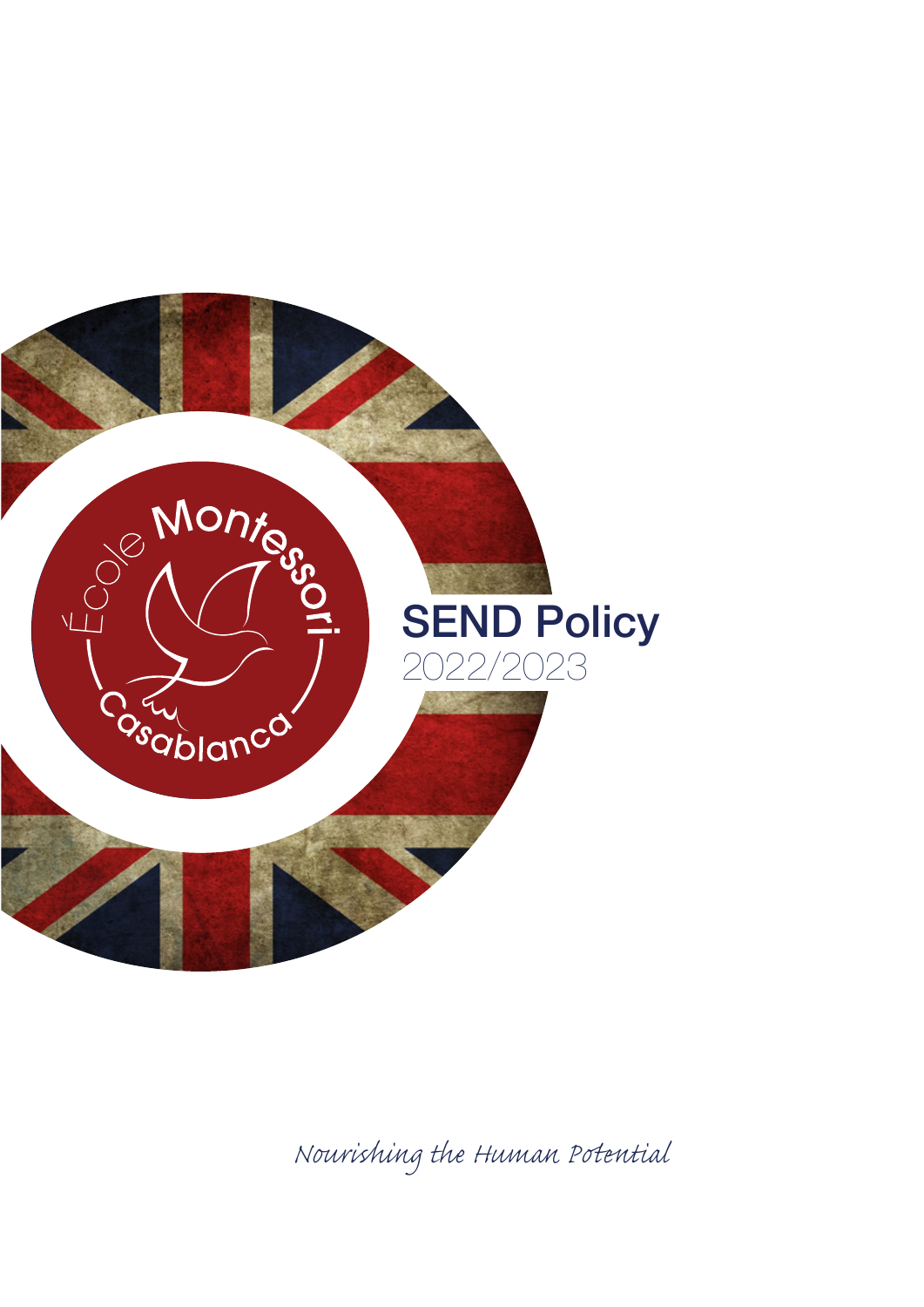

# SEND Policy

## Aims of this SEND policy

- To ensure that the special educational needs of children are identified, assessed and provided for.
- To ensure that all children with SEND engage in the activities of the school alongside pupils who do not have SEND.
- To have high expectations of all our children and reduce barriers to progress.
- To identify the roles and responsibilities of staff in providing for children<sup>'s</sup> special educational needs.
- To ensure that parents are able to play their part in supporting their child<sup>3</sup> education.
- To ensure that our children have a voice in this process.

# Montessori – an Education for All

EMC's Montessori environments cater to the needs of all children, and is respectful and supportive of each child's learning abilities. Dr. Montessori had devised the Montessori method initially as a response to teaching children with learning disabilities. The entire model, including individualized lessons, mixed age groups, and concrete learning materials, was designed to cater to the needs of all children, no matter their abilities.

Dr. Montessori has developed her method based on the scientific observation of children, and the idea that their school environment should be prepared to meet their physical, emotional, social, and developmental needs.

At EMC, we abide to the following Montessori principle: "We do not fix the child, we fix the environment."

## Primary program

The materials designed by Dr Montessori were initially developed to support the needs of disabled children. These materials draw upon the sensorial sensitivities of this age group, and provide them with keys to the world through experiential manipulation and exploration. Dr. Montessori's materials are used by educational therapists to support learning difficulties. They therefore cater to the needs of all children, no matter their abilities.

The teacher offers individual lessons to children, which are targeted based on the windows of opportunity (called sensitive periods), as displayed by each child. The mixed age group, along with the individual lessons, allow for each child to evolve based on their specific academic needs, versus those of the entire classroom.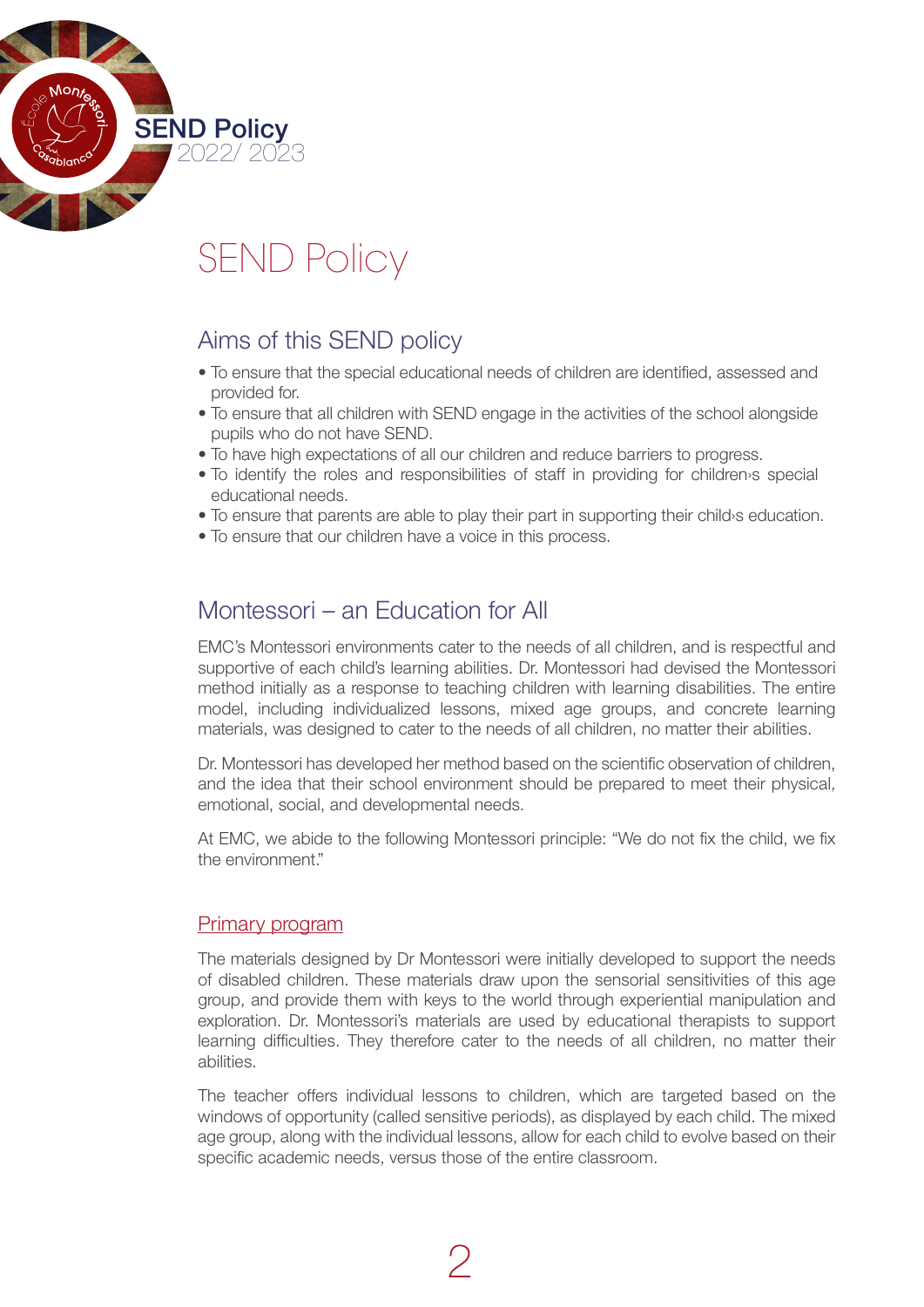

#### Elementary program

The materials designed by Dr Montessori were initially developed to support the needs of disabled children. These materials draw upon the sensorial sensitivities of this age group, and provide them with keys to the world through experiential manipulation and exploration. Dr. Montessori's materials are used by educational therapists to support learning difficulties. They therefore cater to the needs of all children, no matter their abilities.

The teacher offers group lessons to children, which are targeted based on the abilities and academic acquirements of each child, as well as respond to the social need of this age group. The mixed age group, along with the group lessons, allow for each child to evolve based on their specific needs, versus those of the entire classroom.

In the case where a student shows special needs or a learning disability, such as difficulty in mastering reading or spelling, EMC implements a learning support program to offer additional support, such as an adapted Orton-Gillingham approach to learning reading. When a student receives a diagnosis of a learning disability through testing, the teachers and school work directly with psychologists, tutors, etc to ensure a unified and coherent system of support for the child.

#### Adolescent program

The teacher offers group lessons to children, which are targeted based on the abilities and academic acquirements of each child, as well as respond to the social need of this age group. The mixed age group, along with the group lessons, allow for each child to evolve based on their specific needs, versus those of the entire classroom.

In the case where a student shows special needs or a learning disability, such as difficulty in mastering reading or spelling, EMC implements a learning support program to offer additional support, such as an adapted Orton-Gillingham approach to learning reading. When a student receives a diagnosis of a learning disability through testing, the teachers and school work directly with psychologists, tutors, etc to ensure a unified and coherent system of support for the child.

## Educational inclusion

At EMC we aim to offer excellence and choice to all our children, whatever their ability or needs. We aim to achieve this through the removal of barriers to learning and participation. We want all our children to feel that they are a valued part of our school community. Through appropriate curricular provision, we respect the fact that children: have different educational and behavioural needs and aspirations; require different strategies for learning; acquire, assimilate and communicate information at different rates; need a range of different teaching approaches and experiences.

## Admissions

EMC's Admission Policy is such that all children within the defined criteria are admitted to the school without reference to ability or aptitude. Pupils who have Education Health Care Plans (EHCP), whose needs can be met at EMC, have the same rights of access as their peers.